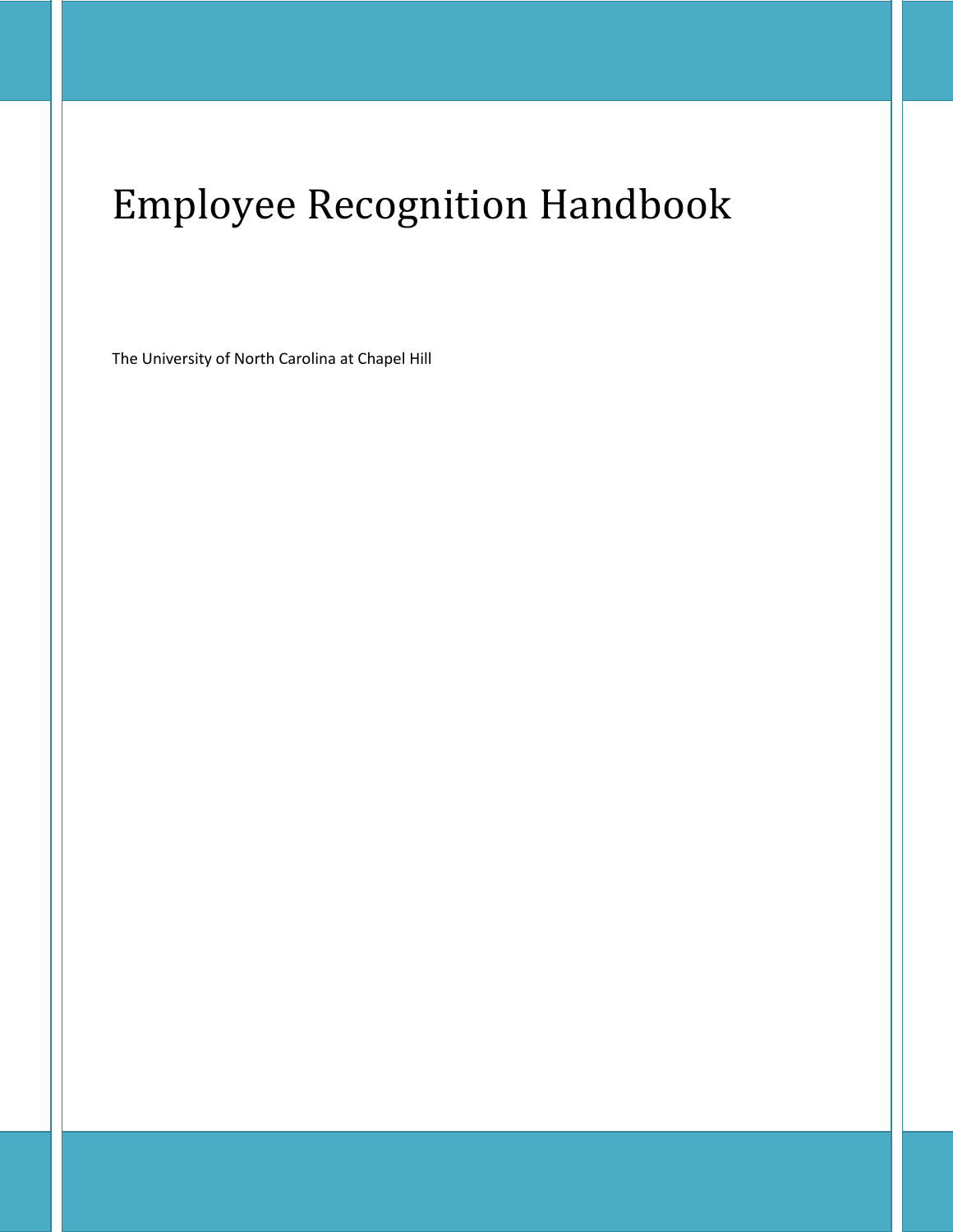#### **Introduction**

The Employee Recognition Program Handbook has been prepared to assist University departments with the development and implementation of departmental recognition programs. The Handbook does not present a complete discussion of every detail needed to develop a program. Rather, it provides an overview of the program development process with step-by-step guidelines.

STEP 1: Form a Recognition Program Development Committee

STEP 2: Identify a Program Purpose

- STEP 3: Define Award Themes & Selection Criteria
- STEP 4: Define a Recognition Program Selection Committee
- STEP 5: Determine Award Eligibility & Award Frequency
- STEP 6: Select Types of Awards & Publicity
- STEP 7: Establishing and Monitoring the Program

#### STEP 1: Form a Recognition Program Development Committee

It is beneficial to establish a recognition program development committee to guide program design. In most cases, managers and employees should share jointly in the development and administration of the program to ensure that the interests and preferences of all groups are represented and incorporated into the program. Many departments have an employee representative from each functional work unit serve on the committee to ensure equal representation. The recognition program development committee does not necessarily have to serve as the award selection committee.

The recognition program development committee must determine the components of the recognition program, ensure compliance with the University's recognition program policies, and coordinate with department administration to register the program with the University's Awards Registry through the Benefits Services Department in the Office of Human Resources.

The recognition program development committee may serve to develop a single recognition program or to develop all the department's or work unit's recognition programs. The work unit may create recognition program development committees on an ad hoc basis, or may establish them as standing committees. Items to consider when forming a standing recognition development committee are: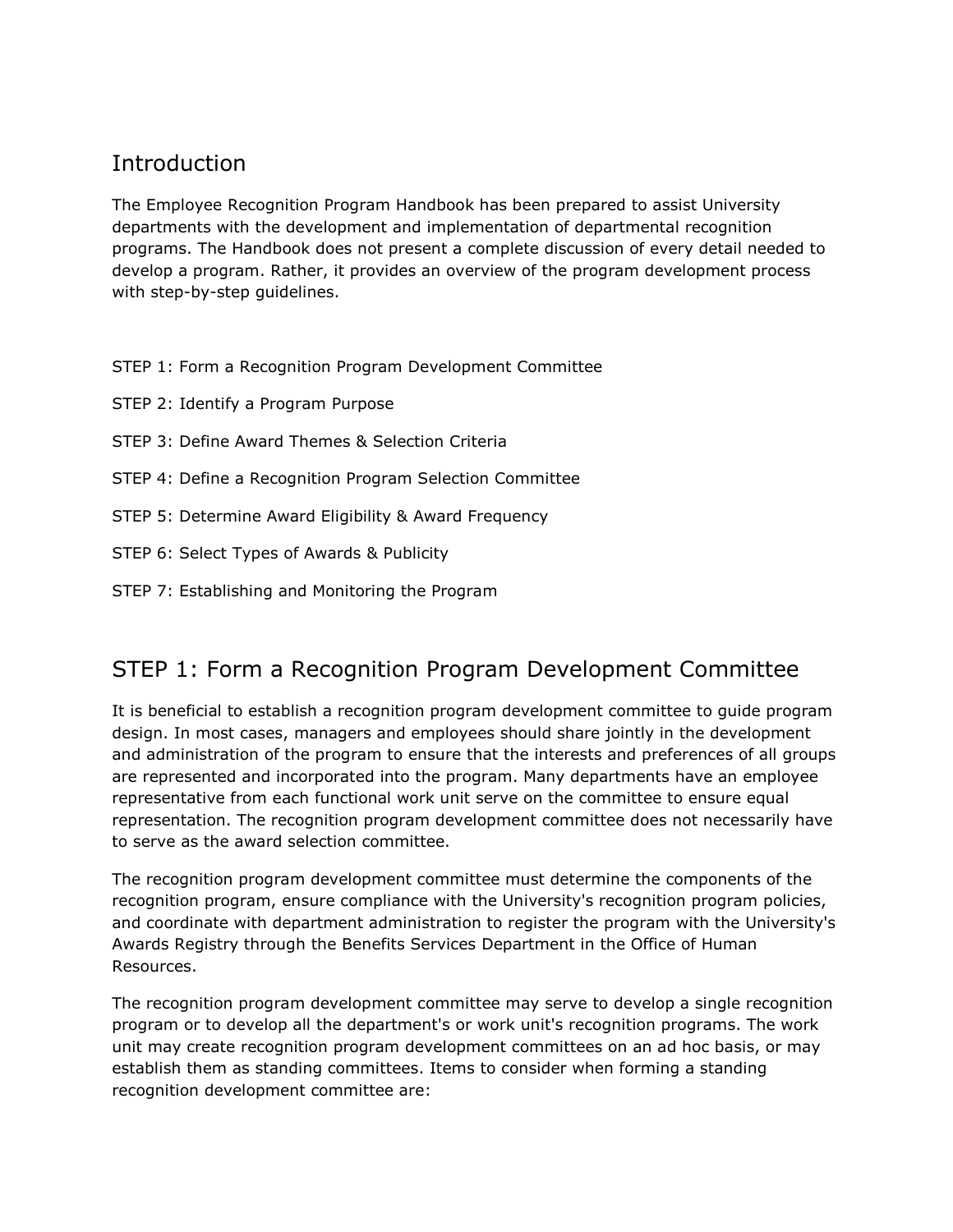Establish term lengths for members on the committee. At least one member should stay on the committee across any two terms to ensure continuity and cross-training (ie, begin a "rolling" membership cycle to ensure a partial carryover of members each year). Set committee membership through election, appointment, or volunteerism and appoint a chair or co-chairs.

## STEP 2: Identify a Program Purpose

Before a recognition committee can develop a program that effectively meets the needs and preferences of the department's employees, it must determine the program purpose. Ultimately, the goal is to develop a recognition program that is fair and flexible, that meets the needs of employees and that provides an opportunity to recognize and reward their efforts and accomplishments formally.

Factors to consider when developing the program purpose:

- Tailor the program to suit the needs of employees and to complement the type(s) of work done in the department.
- Tie the program to the mission of the department.
- Emphasize core skills and functions within the department (including those that may need strengthening) by incorporating them into the award categories. In this way, the program can facilitate performance improvement, increased productivity, and goal achievement for the department.
- Conducting an employee opinion survey can assist a recognition committee in identifying preferred types of awards, establishing nomination and selection procedures, and determining the frequency and method(s) of award presentation preferred by employees.

Other resources for recognition program development are:

- The University's "Departmental Recognition Program" policy, which includes requirements for program development and use of monetary and paid time off awards.
- Models of existing departmental recognition programs at the University, available through the University Awards Registry located on the Office of Human Resources website.
- Sample employee opinion survey questions (available from the Benefits Services Department).
- Publications about employee recognition. The Office of Human Resources has some printed materials available for loan to departments.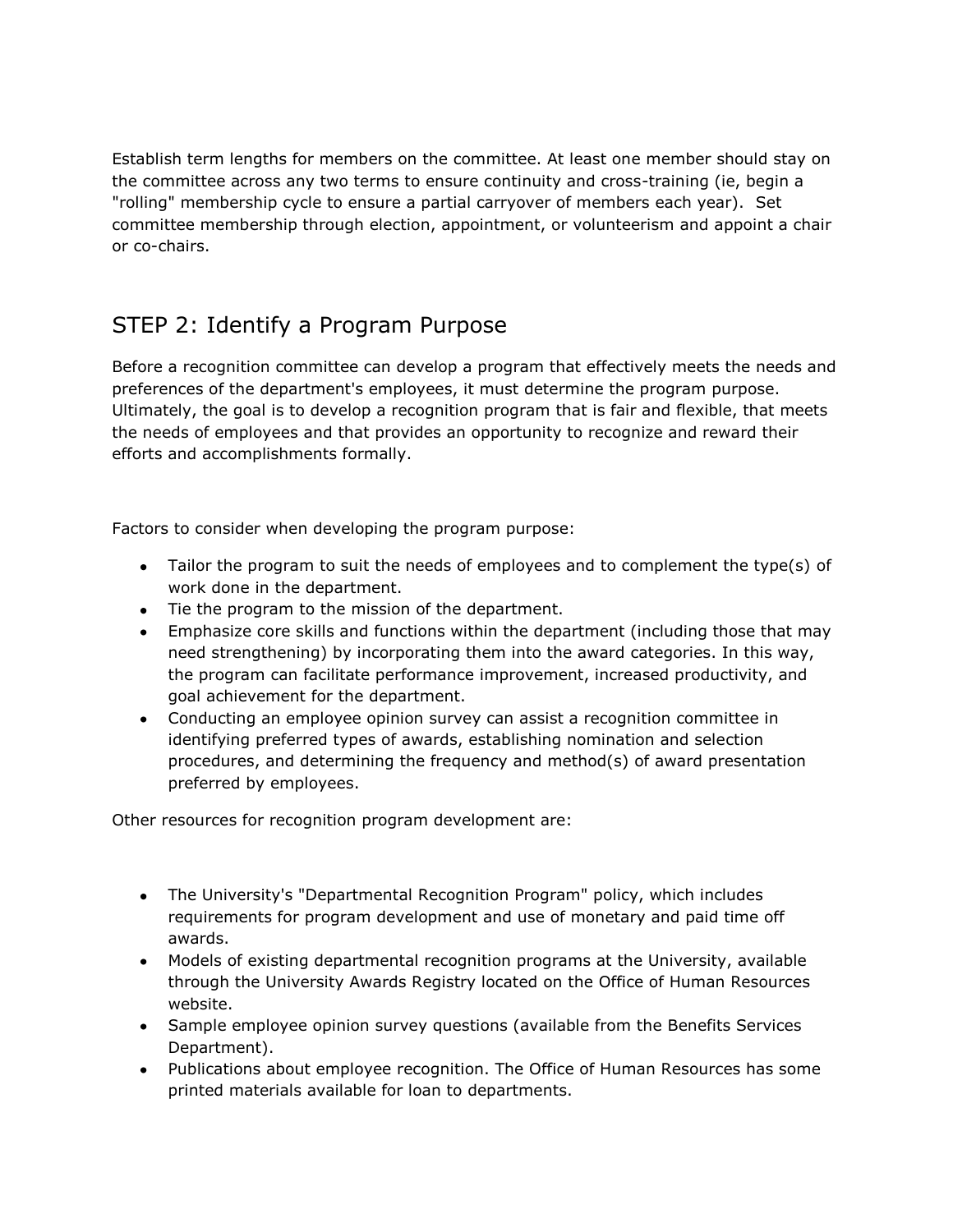It is important to note that a formal recognition program does not take the place of informally appreciating or recognizing employees on a daily basis. A formal recognition program serves to supplement informal, day-to-day recognition of employees.

## STEP 3: Define Award Themes & Selection Criteria

Identifying precise themes and criteria of achievement for an employee recognition program ensures that employees understand why an award has been given and provides goals toward which all employees can strive. Selection criteria and award themes must be communicated well in advance to all employees in a department.

Some example award themes are:

- Award for Excellence
- Customer Service Award
- Distinguished Service Award
- Employee/Team Player of the Month/Year Award
- Extra Mile Award
- Personal Achievement Award
- Workplace Safety Award

Numerous suggestions for selection criteria can be found in workplace management literature and from the Benefits Services Department. As mentioned in Step 2, an employee opinion survey can assist the Recognition Program Development Committee with identifying pertinent award themes and selection criteria. Awards should recognize excellence in performances as well as contributions to the department; that is, the recipient of the award not only performs all assigned duties with competence, but also goes above and beyond the job description.

The following list offers some examples of potential criteria or categories for recognition awards:

- Teamwork
- Technical Achievement
- Ambassadorship
- Creativity and Innovation
- Performance Excellence
- Leadership
- Commitment
- Flexibility
- "Beyond The Call of Duty"
- Educational Achievement
- Skills Improvement
- Heroism or Bravery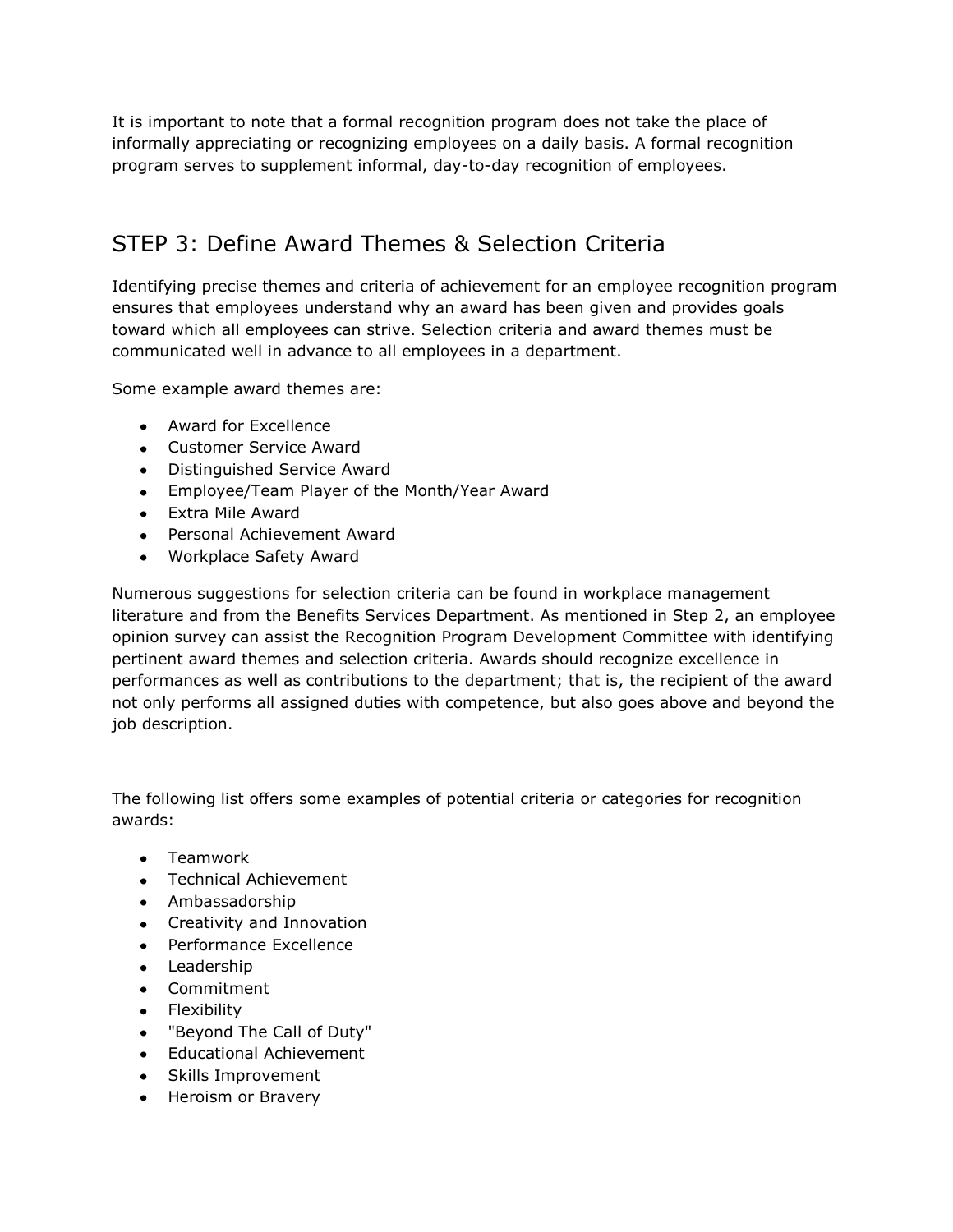- **•** Community Service
- Departmental Service
- University Service

#### STEP 4: Define a Recognition Program Selection Committee

The Recognition Program Development Committee must identify how the recognition program selection committee will be established. (The selection committee may or may not include the membership of the development committee.)

Factors to consider in defining a selection committee:

- Include employees from each work group/area to ensure diverse representation.
- Define an appointment period for membership -- for how many award cycles may an individual serve consecutively on the selection committee? It is often helpful to have at least one committee member serve on two consecutive award cycles to ensure some continuity of process.
- Set the final decision-making body for the award -- does the Selection Committee make the selection or does it forward a recommendation to management?
- Address the participation of past recipients -- some programs establish that the one or two most recent recipients of the award then serve on the selection committee for the next award cycle.
- Define voting procedures -- this may include the processes by which the nominations will be reviewed. Some committees may establish a numeric ranking system for evaluating nominations. (The Benefits Services Department can provide guidance in defining evaluation processes.)
- Ensure consistency in the voting/selection process.

#### STEP 5: Determine Award Eligibility & Award Frequency

After the Recognition Program Development Committee has determined the award theme(s) and categories, the next step is to select criteria that specifies who is eligible to receive an award. Each department should tailor eligibility criteria to its particular work environment. Some components to consider for eligibility include:

Employment status: Is the award available only to permanent employees? Temporary employees? Full-time/part-time employees? SPA employees? EPA nonfaculty employees?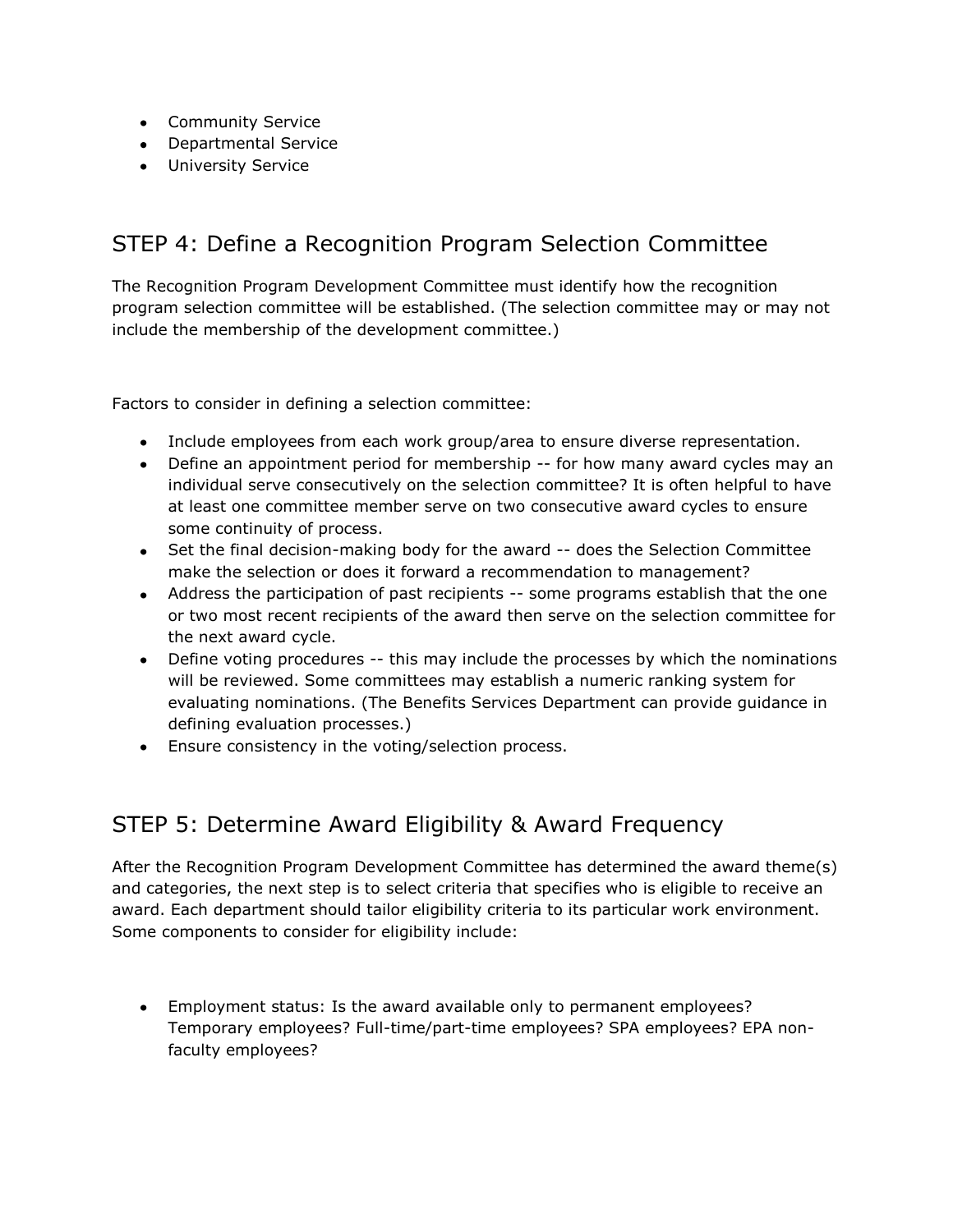- Length of service: Is there a minimum length of service that the employee must have with the State (or the University or the department) in order to be eligible for the award?
- Participation in the selection process: Can a member of the recognition program selection committee be nominated for the award? (If so, the employee must exclude him/herself from the selection of that particular award.)
- Frequency of receipt: How frequently can the same individual receive the same award?

When award eligibility criteria have been determined, the next task is to establish the frequency of awards. Factors to include in making this determination are:

- The available resources of the department
- The number of employees and number of other recognition programs available within the department
- The scale/significance of the award relative to the frequency of its nomination cycle.

Finally, the Development Committee must develop its formal nomination process. Nominations must be made in writing. The development of nomination processes should take the following under consideration:

- Is the nomination process anonymous or confidential? (i.e., must the nominators self-identify? Will the nominee be allowed to know who nominated him/her?)
- Who is eligible to submit a nomination? (Permanent employees? Temporary employees? SPA or EPA employees?) Can an employee self-nominate?
- What information is required on the nomination form? (Consult with the Benefits Services Department for examples of nomination forms.)
- Must nominations be submitted on hardcopy, or are electronic submissions possible?
- What details are necessary in order for the selection committee to make its choice?

## STEP 6: Select Types of Awards & Publicity

Within University policy, the types of awards given to award recipients can range from the creative (e.g., departmental decorations, cards, balloons) to the conservative (e.g., a savings bond). Awards should be attuned to the department's resources and to the creativity and the preferences expressed by employees during the development of the award program. Many departments coordinate ceremonies, meetings, or special meals as forums for presenting awards.

- **•** Event Tickets
- Gift Certificates
- Trophies/Plaques
- Monetary and Paid Leave Awards